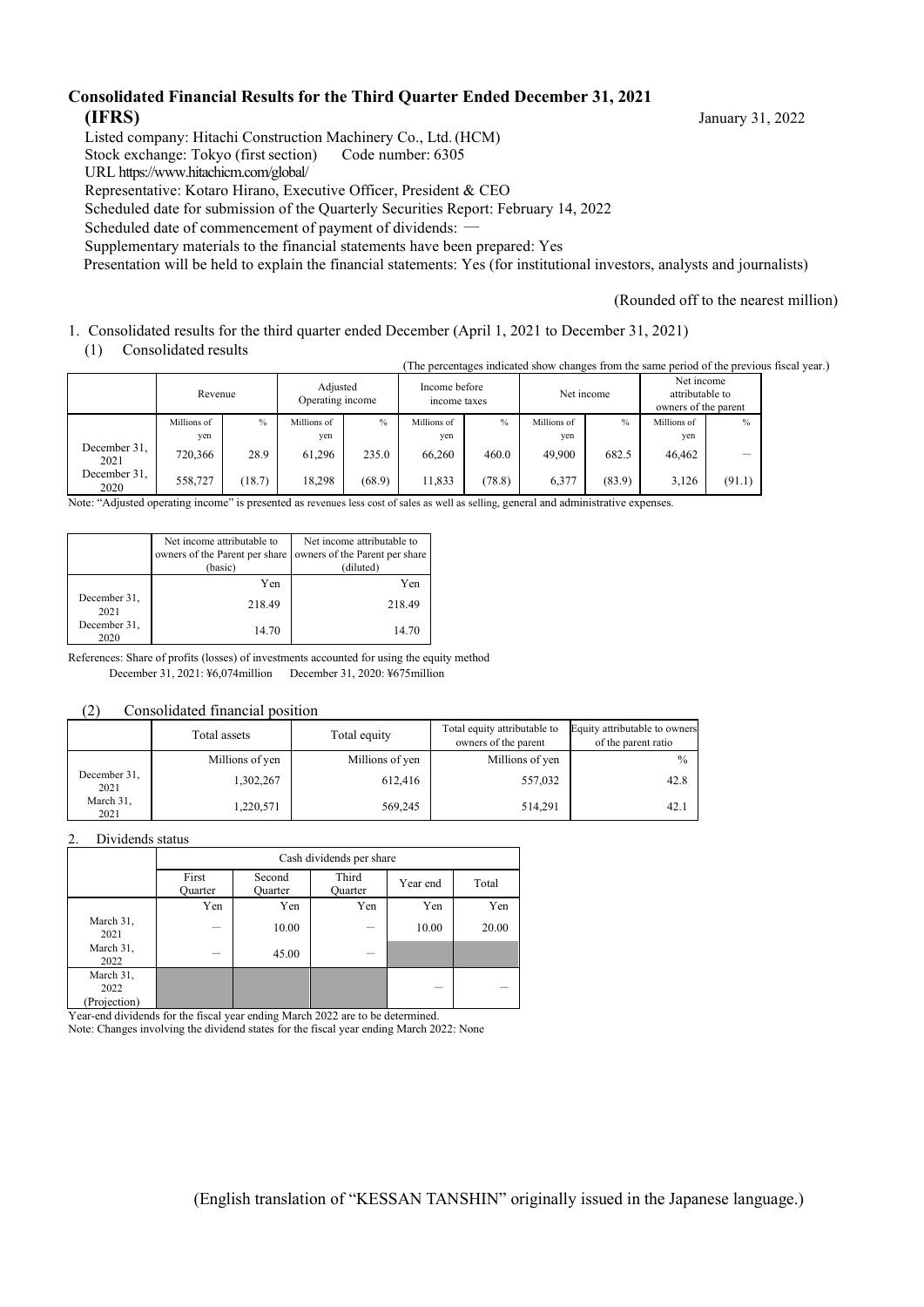#### 3. Consolidated earnings forecast for the full year ending March 2022 (April 1, 2021 to March 31, 2022)

|           |                 |               | The percentages indicated show enanges from the same period of the previous fiscar year. |               |                               |       |                                                    |               |                                                                       |
|-----------|-----------------|---------------|------------------------------------------------------------------------------------------|---------------|-------------------------------|-------|----------------------------------------------------|---------------|-----------------------------------------------------------------------|
|           | Revenue         |               | Adjusted<br>Operating income                                                             |               | Income before<br>income taxes |       | Net income attributable to<br>owners of the parent |               | Net income<br>attributable<br>to owners of<br>the parent<br>per share |
| March 31, | Millions of yen | $\frac{0}{0}$ | Millions of<br>yen                                                                       | $\frac{0}{0}$ | Millions of yen               | $\%$  | Millions of yen                                    | $\frac{0}{0}$ | Yen                                                                   |
| 2022      | 950,000         | 16.8          | 84,000                                                                                   | 156.8         | 88,000                        | 244.0 | 52,000                                             | 402.9         | 244.53                                                                |

(The percentages indicated show changes from the same period of the previous fiscal year.)

Notes: Changes in consolidated earnings forecast: Yes

\*Notes

(1) Important changes in the scope of the consolidation during period(changes involving specific subsidiaries accompanying changes in the scope of consolidation): None

#### (2) Changes in accounting policies; changes in accounting estimates

| [1] Changes in accounting policies required by IFRS          |  |  | None |
|--------------------------------------------------------------|--|--|------|
| [2] Changes in accounting policies other than those in $[1]$ |  |  | None |

### [3] Changes in accounting estimates None

#### (3) Number of outstanding shares (common shares)

|                               |      | [1] Number of outstanding shares (including treasury shares)                    |
|-------------------------------|------|---------------------------------------------------------------------------------|
| December                      | 2021 | 215,115,038                                                                     |
| March                         | 2021 | 215,115,038                                                                     |
| [2] Number of treasury shares |      |                                                                                 |
| December                      | 2021 | 2,463,916                                                                       |
| March                         | 2021 | 2,463,047                                                                       |
|                               |      | [3] Average number of common shares outstanding during the fiscal year (shares) |
| December                      | 2021 | 212,651,495                                                                     |
| December                      | 2020 | 212,652,785                                                                     |
|                               |      |                                                                                 |

#### Indication of audit procedure implementation status

This earnings report is exempt from audit procedure.

#### Explanation on the appropriate use of results forecasts and other importantitems

Any forward-looking statements in the report, including results forecasts, are based on certain assumptions that were deemed rational as well as information currently available to the Company at this time. However, various factors could cause actual results to differ materially. Please refer to ''1. Management Performance and Financial Conditions, (2) Outlook for the Fiscal Year Ending March 2022'' of the attachment for conditions serving as assumptions for results forecasts.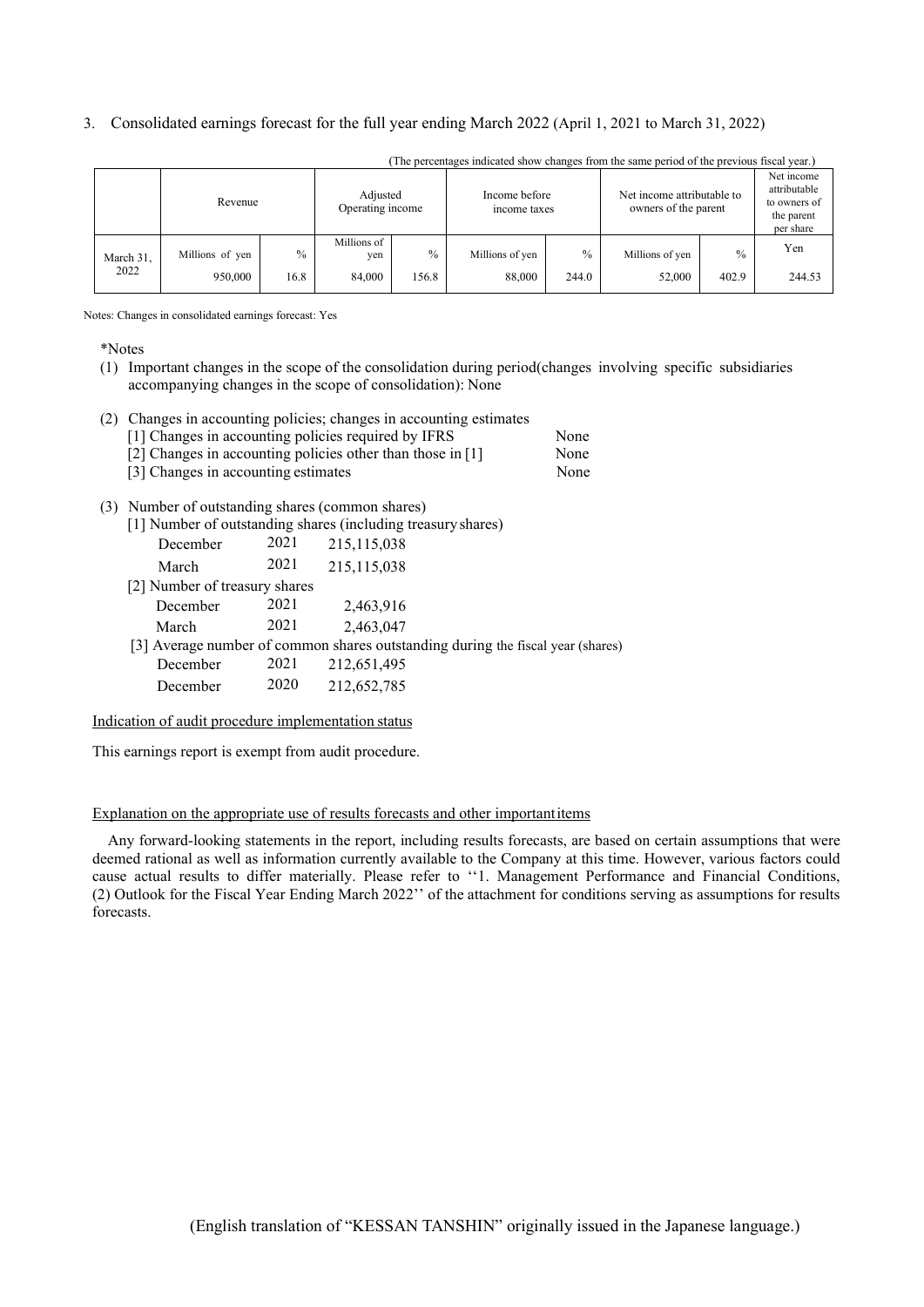# **Index of the Attachment**

| 1. Management Performance and Financial Conditions             |  |
|----------------------------------------------------------------|--|
|                                                                |  |
|                                                                |  |
|                                                                |  |
|                                                                |  |
| 2. Consolidated Financial Statements                           |  |
|                                                                |  |
| (2) Consolidated Statements of Income and Comprehensive Income |  |
|                                                                |  |
|                                                                |  |
|                                                                |  |
|                                                                |  |
| (5) Notes on Consolidated Financial Statements                 |  |
|                                                                |  |
|                                                                |  |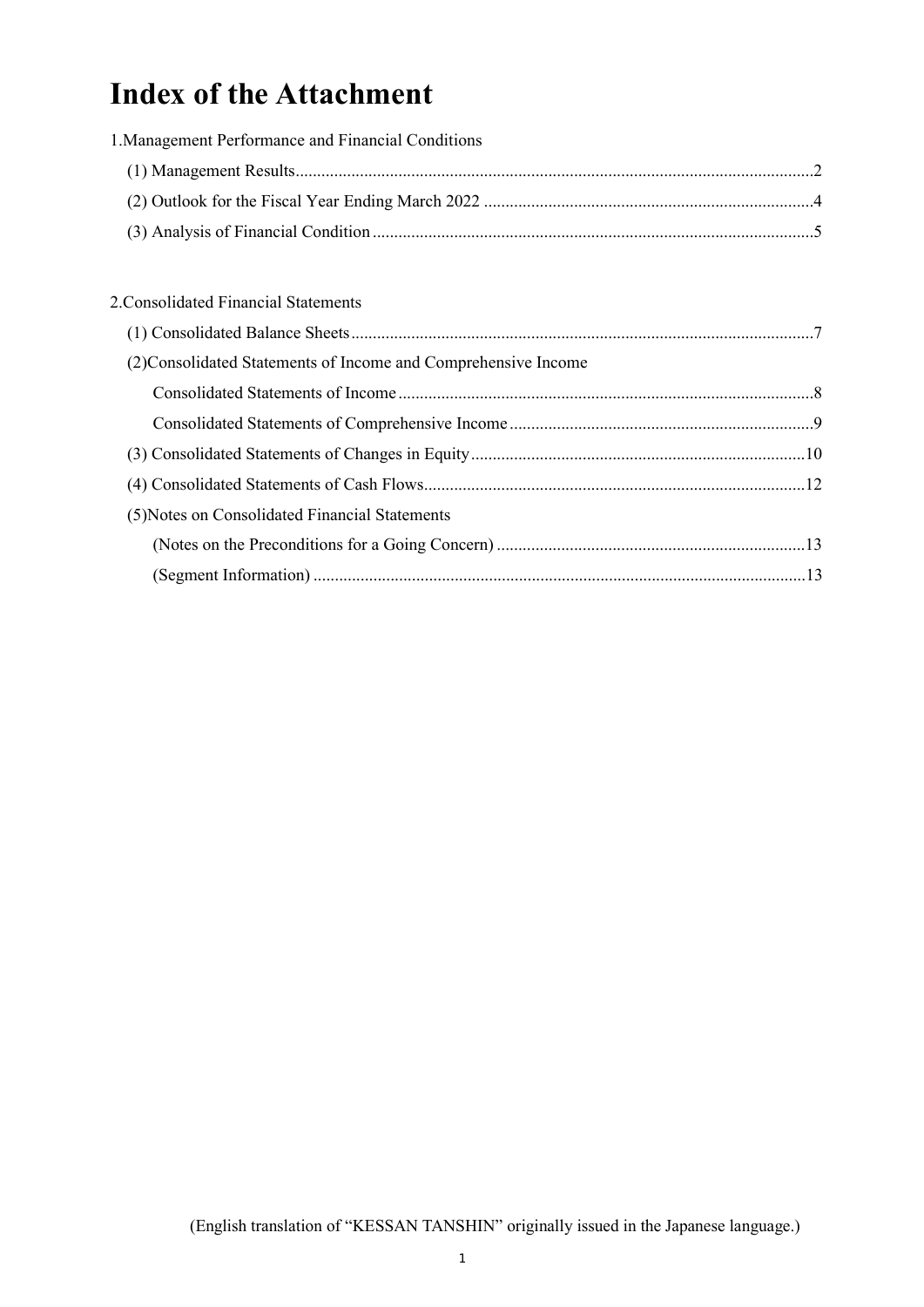#### **1. Management Performance and Financial Conditions**

#### **(1) Management Results**

In order to further strengthen our value chain business, which we have been focusing on since FY2017, the Consolidated Group has been working to use cutting-edge digital technologies at every point of contact with customers under "Realizing Tomorrow's Opportunities 2022," the medium-term management plan from FY2020. In this way, we are providing deepened solutions and working to transform ourselves into a corporate structure that is resilient to changes.

In the 3Q of the current fiscal year (April 1, 2021 to December 31, 2021), although there were effects such as behavioral constraints caused by the spread of the new variant of the coronavirus in some regions, the market environment remained on a recovery trend in major regions other than China. Revenue increased to ¥720,366 million (an increase of 28.9% year on year) due to an increase in the value chain business centered on parts and services in addition to new machinery sales, and a steady recovery in the mining business.

As for consolidated income items, adjusted operating income was ¥61,296 million (an increase of 235.0% year on year) due to an increase in revenue against the backdrop of a favorable market environment, an adjustment amount due to sales price determination for the Americas recorded in the 2Q, and being affected by exchange rates, despite the impact of an increase in costs, mainly for steel materials. Profit attributable to owners of the parent company improved significantly to ¥46,462 million due to an increase in adjusted operating income and an increase in equity in earnings of affiliates of overseas bases.

Business results by segment are described below.

#### ① Construction Machinery Business

In the 3Q of the fiscal year under review, demand for hydraulic excavators in China declined significantly year on year, while demand in major regions other than China was on a recovery trend. As a result, overall demand increased year on year.

In mining machinery, demand for both new machinery sales and parts services steadily increased. This was due to the operation of the mine, which was affected by COVID-19, and has returned to almost normal, and the recovery of the investment motivation of customers with the tailwind of strong resource prices, as well as the demand for overhaul of suspended machines as mines restart.

Consequently, revenue in the 3Q of the fiscal year under review grew in both the sales of new machinery (construction and mining) and the value chain business centered on parts and services. In addition to the above, affected by exchange rates and other factors, revenue was ¥655,715 million (an increase of 31.3% year on year).

Adjusted operating income increased significantly to ¥56,460 million (an increase of 336.7% year on year), due to an increase in revenue, an adjustment amount due to sales price determination for the Americas recorded in the 2Q, and the impact of foreign exchange rates.

#### ② Solution Business

This segment consists primarily of Bradken Pty Limited and its subsidiaries, which are engaged in the parts service business in the after-sales of mining facilities and machinery, and H-E Parts International LLC and its subsidiaries, which provide service solutions.

In the 3Q of the current fiscal year, revenue was ¥67,245 million (an increase of 9.1% year on year), due to the continued recovery of the mining market and the effects of exchange rates.

On the other hand, adjusted operating income remained at ¥4,836 million (a decrease of 9.9% year on year), due to the impact of increased costs, mainly for steel materials.

The above revenues of segment ① and ② are figures before intersegment adjustments.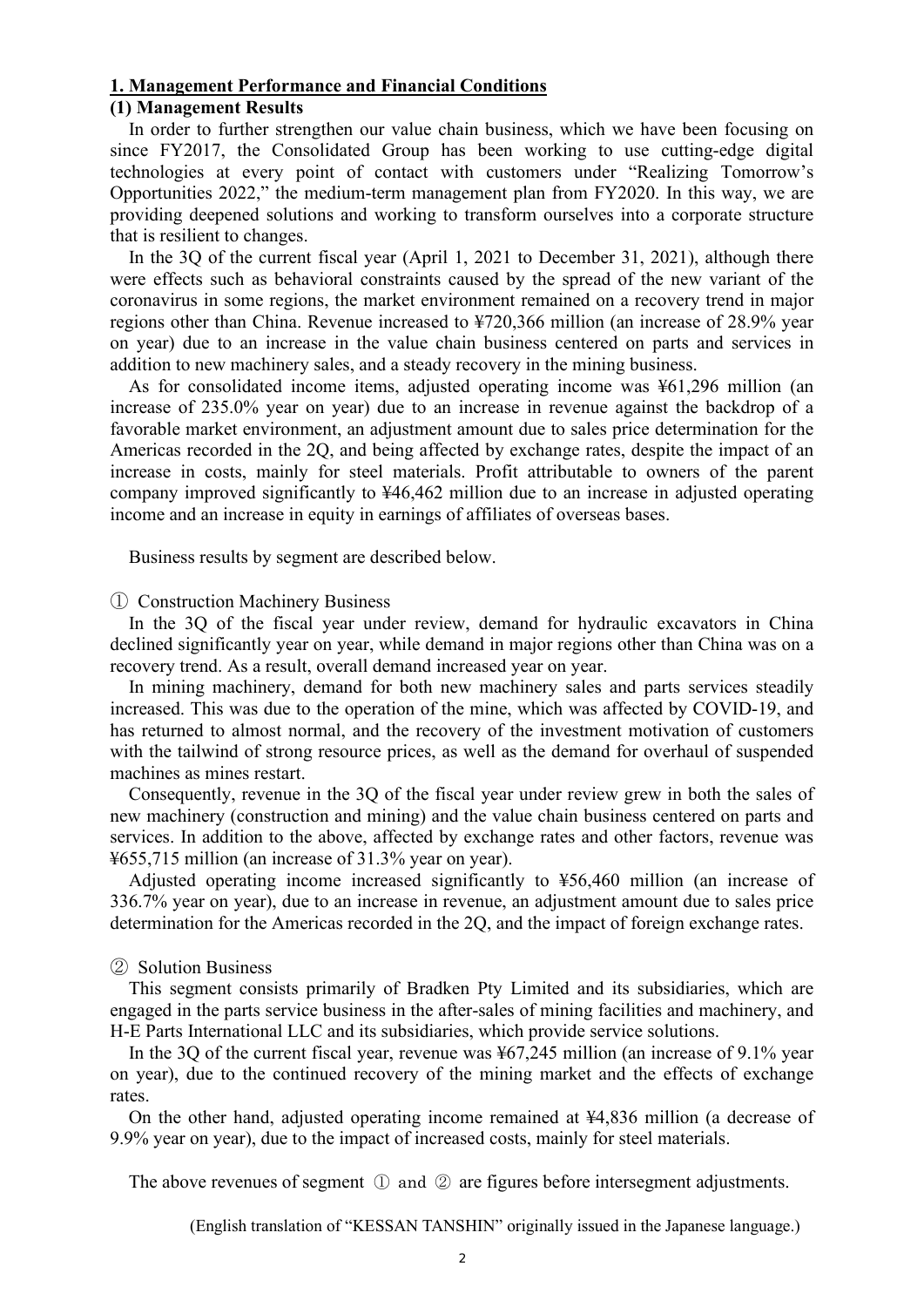The following table summarizes consolidated net revenue by geographic area.

(Millions of yen)

|           |                                            | FY2021                               |            | FY2020                               |            | Increase (Decrease) |             |
|-----------|--------------------------------------------|--------------------------------------|------------|--------------------------------------|------------|---------------------|-------------|
|           |                                            | (April 1,2021- December 31,<br>2021) |            | (April 1,2020- December 31,<br>2020) |            |                     |             |
|           |                                            | Revenue                              | Proportion | Revenue                              | Proportion | $(A)-(B)$           | $(A)/(B)-1$ |
|           |                                            | (A)                                  | $(\%)$     | (B)                                  | (%)        |                     | $(\%)$      |
|           | North America                              | 136,200                              | 18.9       | 71,357                               | 12.8       | 64,843              | 90.9        |
|           | Central and<br>South America               | 15,682                               | 2.2        | 7,822                                | 1.4        | 7,860               | 100.5       |
|           | The Americas                               | 151,882                              | 21.1       | 79,179                               | 14.2       | 72,703              | 91.8        |
|           | Europe                                     | 86,814                               | 12.1       | 54,619                               | 9.8        | 32,195              | 58.9        |
|           | Russia-CIS                                 | 25,841                               | 3.6        | 17,300                               | 3.1        | 8,541               | 49.4        |
|           | Africa                                     | 30,260                               | 4.2        | 24,094                               | 4.3        | 6,166               | 25.6        |
|           | Middle East                                | 12,728                               | 1.8        | 10,010                               | 1.8        | 2,718               | 27.2        |
|           | Russia-CIS, Africa,<br>and the Middle East | 68,829                               | 9.6        | 51,404                               | 9.2        | 17,425              | 33.9        |
|           | Asia                                       | 58,265                               | 8.1        | 34,591                               | 6.2        | 23,674              | 68.4        |
|           | India                                      | 38,373                               | 5.3        | 32,277                               | 5.8        | 6,096               | 18.9        |
|           | Oceania                                    | 122,451                              | 17.0       | 102,489                              | 18.3       | 19,962              | 19.5        |
|           | Asia and Oceania                           | 219,089                              | 30.4       | 169,357                              | 30.3       | 49,732              | 29.4        |
|           | China                                      | 38,992                               | 5.4        | 61,522                               | 11.0       | (22, 530)           | (36.6)      |
| Sub-total |                                            | 565,606                              | 78.5       | 416,081                              | 74.5       | 149,525             | 35.9        |
|           | Japan                                      | 154,760                              | 21.5       | 142,646                              | 25.5       | 12,114              | 8.5         |
|           | Total                                      | 720,366                              | 100.0      | 558,727                              | 100.0      | 161,639             | 28.9        |

(Rounded off to the nearest million)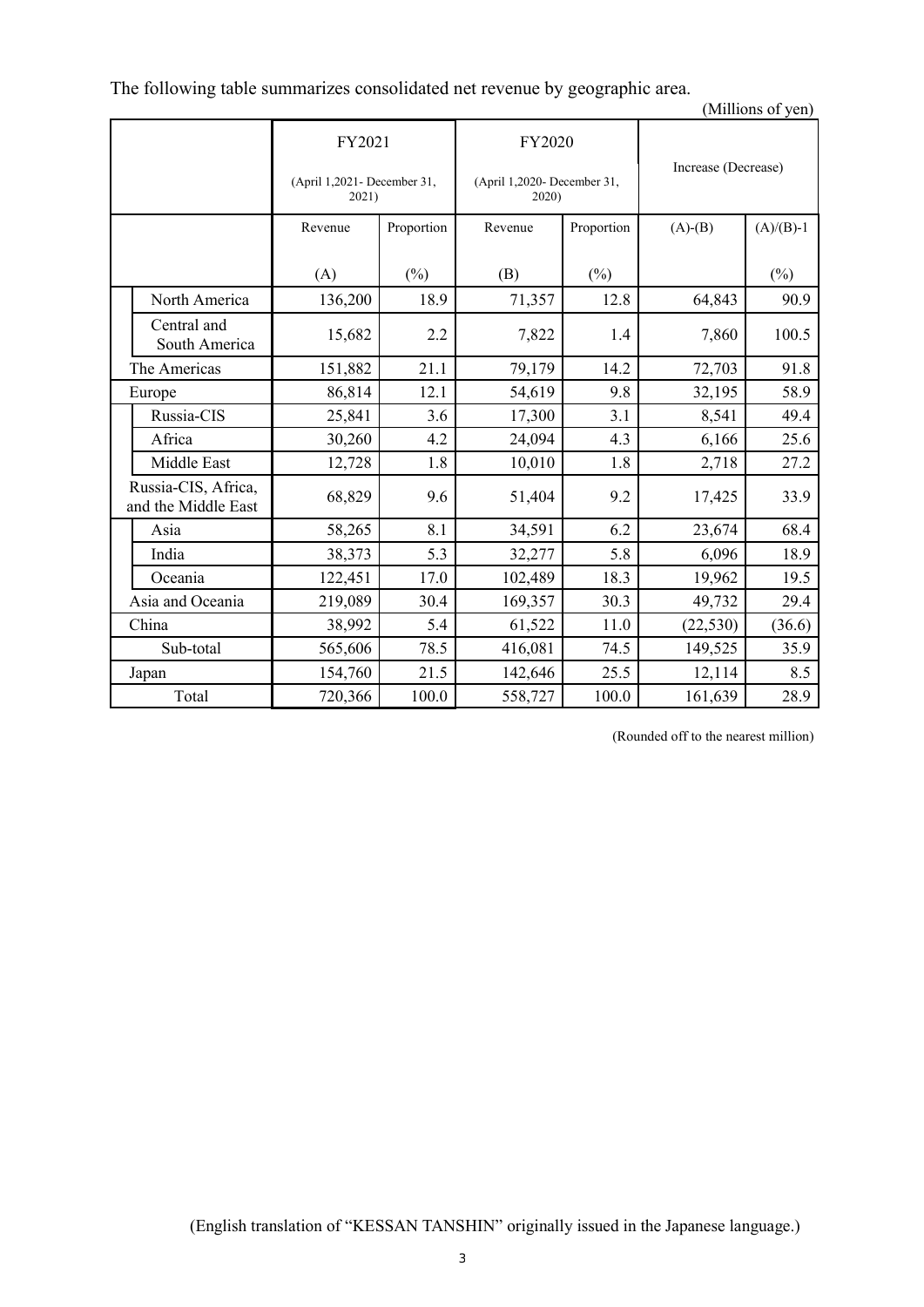#### **(2) Outlook for the Fiscal Year Ending March 2022**

In the fiscal year ending March 2022, demand for hydraulic excavators has declined significantly in China due to the sluggish market environment, but the market environment has continued to recover more than initially expected in other major regions. Based on this, we have revised the demand forecast for hydraulic excavators for the fiscal year ending March 2022 upward from the previous 220 thousand units (a decrease of 7% year on year) to approximately 231 thousand units (a decrease of 3% year on year) worldwide.

Demand for mining machinery has been strong for both new machinery and parts services due to the operation of the mine, which was affected by COVID-19, and has returned to almost normal, and the recovery of the investment motivation of customers with the tailwind of strong resource prices, as well as the demand for overhaul of suspended machines as mines restart. We expect this trend to continue in the future.

Based on these outlooks and the results up to the 3Q of the current fiscal year, we have revised the forecasts for the fiscal year ending March 2022 (from April 1, 2021 to March 31, 2022) upwards as shown below.

The assumed exchange rates for the 4th Quarter are ¥110 to one US dollar, ¥130 to one euro, ¥17.5 to one Chinese yuan, and ¥80 to one Australian dollar.

|                   | Revenue         | Adjusted<br>Operating<br>income | Operating<br>income | Income before<br>income taxes | Net income<br>attributable to<br>owners of the<br>parent | Net income<br>attributable to<br>owners of the<br>parent per share<br>(basic) |
|-------------------|-----------------|---------------------------------|---------------------|-------------------------------|----------------------------------------------------------|-------------------------------------------------------------------------------|
| Previous forecast | Millions of yen | Millions of yen                 | Millions of yen     | Millions of yen               | Millions of yen                                          | Yen                                                                           |
| (A)               | 920,000         | 74,000                          | 79,000              | 80,000                        | 46,000                                                   | 216.32                                                                        |
| Forecast $(B)$    | 950,000         | 84,000                          | 88,000              | 88,000                        | 52,000                                                   | 244.53                                                                        |
| Change $(B)-(A)$  | 30,000          | 10,000                          | 9,000               | 8.000                         | 6,000                                                    |                                                                               |
| Change $(\% )$    | 3.3             | 13.5                            | 11.4                | 10.0                          | 13.0                                                     |                                                                               |
| (Reference)       | Millions of yen | Millions of yen                 | Millions of yen     | Millions of yen               | Millions of yen                                          | Yen                                                                           |
| FY2020            | 813,331         | 32,710                          | 28,235              | 25,578                        | 10,340                                                   | 48.62                                                                         |

**Consolidated Earnings Forecast for the Full Year Ending March 31, 2022** 

(Rounded off to the nearest million)

(NOTE)The above forecasts are based on information available at the time of disclosure of these materials. Actual results may differ from these forecasts due to various factors.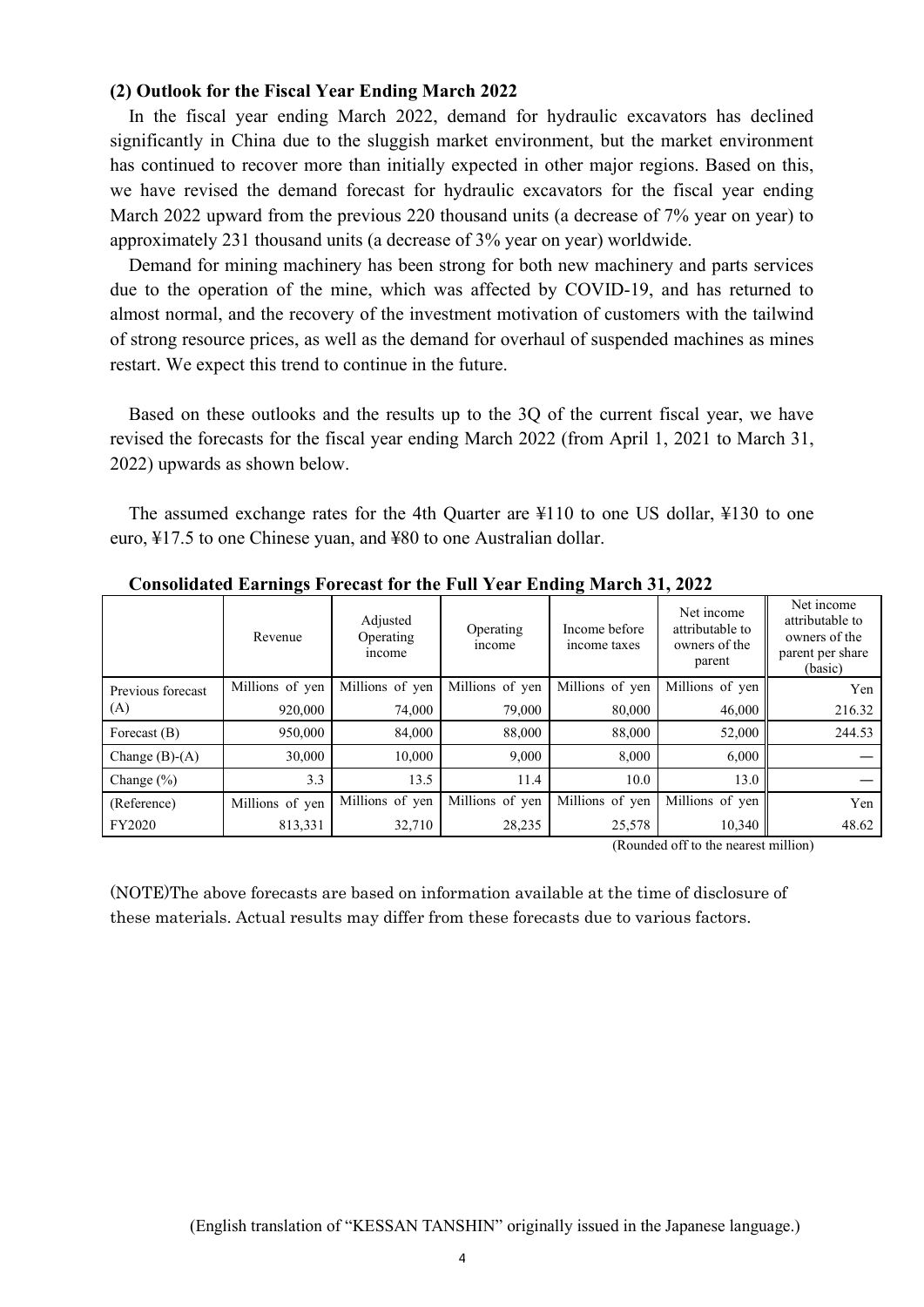## **(3) Analysis of Financial Condition**

## **[1] Status of Assets, Liabilities, and Net Assets**

### **(a) Assets**

Current assets at the end of the third quarter amounted to  $\frac{1}{2}$  679,525 million, an increase of 10.1%, or ¥ 62,332 million, from the previous fiscal year-end. This was mainly due to an increase of  $\frac{12}{7}$ ,666 million in inventories. Non-current assets amounted to  $\frac{12}{7}$  622,742 million, an increase of 3.2%, or ¥ 19,364 million, from the previous fiscal year-end. This was mainly due to an increase of  $\frac{1}{2}$  23,143 million in property, plant and equipment although there was a decrease of  $\frac{1}{2}$  4,599 million in investments accounted for using the equity method.

As a result, total assets increased by 6.7%, or ¥ 81,696 million, from the previous fiscal year-end to ¥ 1,302,267 million.

### **(b) Liabilities**

Current liabilities amounted to ¥ 412,399 million, an increase of 10.7%, or ¥ 39,945 million, from the previous fiscal year-end. This was mainly due to an increase of ¥19,586 million in bonds and borrowings and ¥ 13,898 million in trade and other payables. Non-current liabilities amounted to ¥ 277,452 million, a decrease of 0.5%, or ¥ 1,420 million, from the previous fiscal year-end. This was mainly due to increases of ¥ 3,780 million in lease liabilities and ¥ 2,137 million in bonds and borrowings although there was a decrease of  $\frac{1}{2}$  10,054 million in other non-current liabilities.

As a result, total liabilities increased by 5.9%, or ¥ 38,525 million, from the previous fiscal yearend to  $\frac{1}{2}$  689,851 million.

### **(c) Equity**

Total equity increased by 7.6%, or  $\frac{1}{4}$  43,171 million, from the previous fiscal year-end to  $\frac{1}{4}$  612,416 million. This was mainly due to improve retained earnings.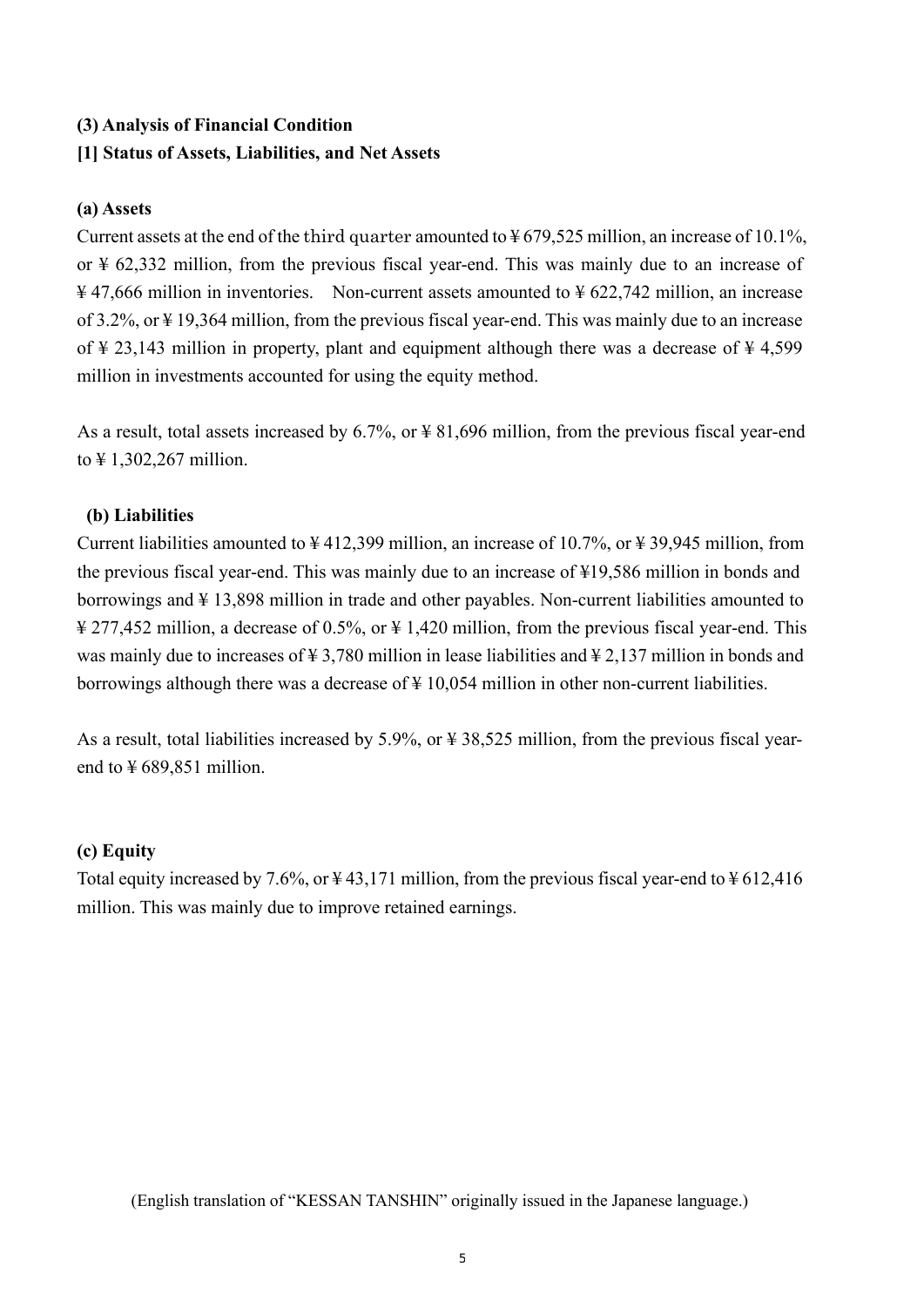## **[2] Analysis of the Status of Consolidated Cash Flows**

Cash and cash equivalents at the end of the third quarter totaled  $\frac{1}{2}$  81,601 million, an increase of ¥ 1,271 million from the beginning of the fiscal year. Statement and factors relating to each cash flow category are as follows:

### **(Net cash provided by operating activities)**

Net cash provided by operating activities for the third quarter based on ¥ 49,900 million in net income and included  $\frac{1}{4}$  35,864 million in depreciation, a  $\frac{1}{4}$  42,667 million increase in inventories, and  $a \not\equiv 12,159$  million income tax paid as cash outflow.

As a result, net cash provided by operating activities for the third quarter totaled to an inflow of  $\text{\textsterling} 38,634$  million, a decrease inflow of  $\text{\textsterling} 18,102$  million year on year.

#### **(Net cash provided by (used in) investing activities)**

Net cash used in investing activities for the third quarter amounted to  $\frac{1}{2}$  26,037 million, an increase of ¥ 2,778 million year on year. This was mainly due to an outlay of ¥ 17,586 million for capital expenditure and so forth.

As a result, free cash flows, the sum of net cash provided by operating activities and net cash used in investing activities, amounted to an inflow of  $\frac{1}{2}$  12,597 million.

#### **(Net cash provided by (used in) financing activities)**

Net cash used in financing activities for the third quarter amounted to  $\frac{1}{2}$  13,780 million. This was mainly due to a decrease of ¥ 19,763 million in dividends paid (including dividends paid to non-controlling interests) and  $\frac{1}{2}$  9,038 million in lease liabilities although there was an increase of ¥15,013 million in short-term loan receivables as cash inflow.

As a result, cash for financing activities for the third quarter produced a decreased outflow of ¥ 15,187 million year on year.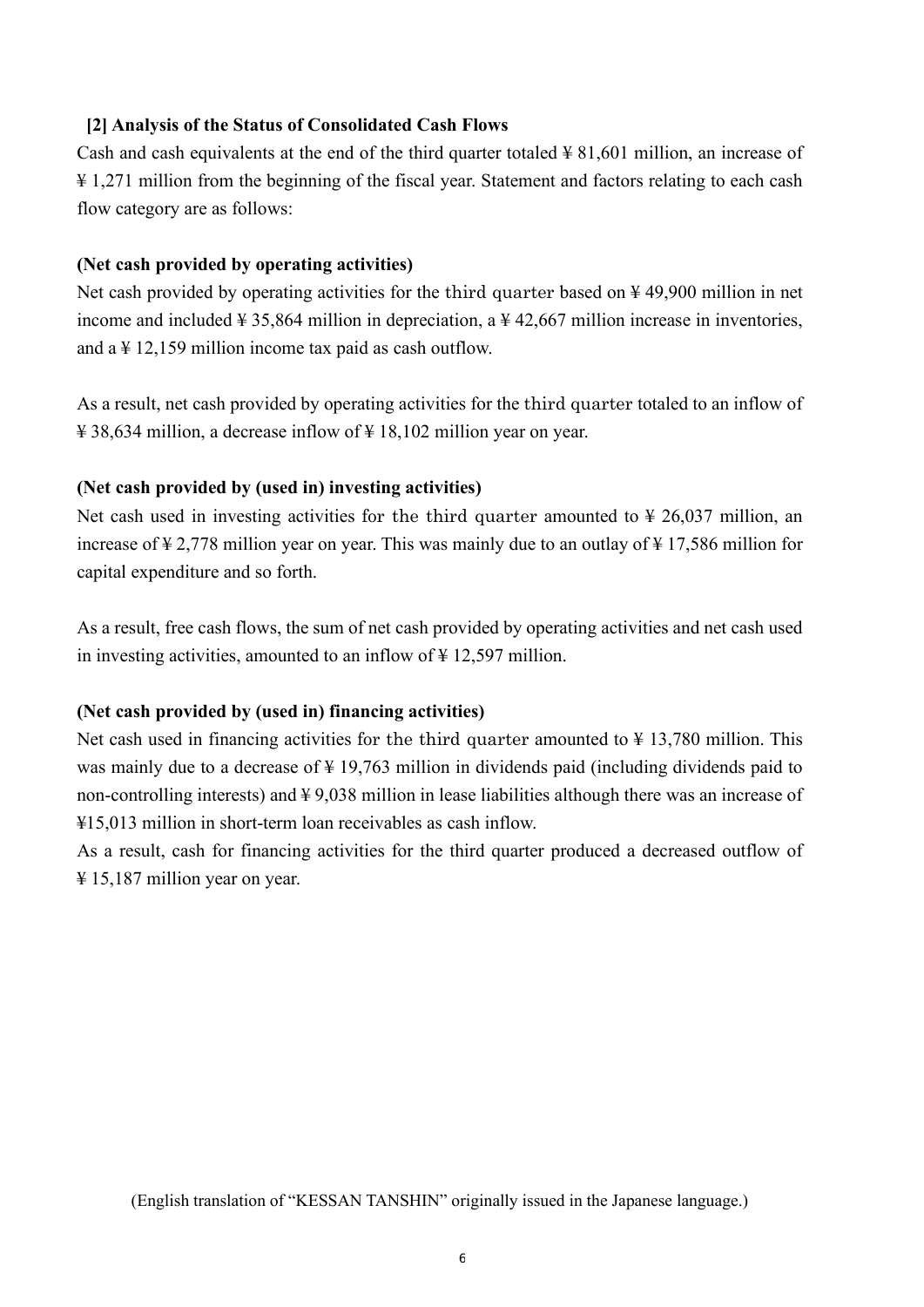# **2. Consolidated Financial Statements**

# **(1) Consolidated Balance Sheets** (Millions of yen)

|                                                   | Third quarter     | Previous fiscal year-end |           |
|---------------------------------------------------|-------------------|--------------------------|-----------|
|                                                   | As of             | As of                    | $(A)-(B)$ |
|                                                   | Dec. 31, 2021 (A) | Mar. 31, 2021 (B)        |           |
| Assets                                            |                   |                          |           |
| Current assets                                    |                   |                          |           |
| Cash and cash equivalents                         | 81,601            | 80,330                   | 1,271     |
| Trade receivables                                 | 196,754           | 206,371                  | (9,617)   |
| Contract assets                                   | 5,506             | 4,845                    | 661       |
| Inventories                                       | 345,432           | 297,766                  | 47,666    |
| Income tax receivables                            | 957               | 4,025                    | (3,068)   |
| Other financial assets                            | 23,973            | 16,172                   | 7,801     |
| Other current assets                              | 10,452            | 7,083                    | 3,369     |
| Subtotal                                          | 664,675           | 616,592                  | 48,083    |
| Assets held for sale                              | 14,850            | 601                      | 14,249    |
| Total current assets                              | 679,525           | 617,193                  | 62,332    |
| Non-current assets                                |                   |                          |           |
| Property, plant and equipment                     | 368,990           | 345,847                  | 23,143    |
| Right-of-use-asset                                | 59,514            | 59,410                   | 104       |
| Intangible assets                                 | 40,750            | 41,576                   | (826)     |
| Goodwill                                          | 36,792            | 35,406                   | 1,386     |
| Investments accounted for using the equity method | 26,435            | 31,034                   | (4,599)   |
| Trade receivables                                 | 39,913            | 41,436                   | (1,523)   |
| Deferred tax assets                               | 16,960            | 16,052                   | 908       |
| Other financial assets                            | 19,784            | 18,643                   | 1,141     |
| Other non-current assets                          | 13,604            | 13,974                   | (370)     |
| Total non-current assets                          | 622,742           | 603,378                  | 19,364    |
| Total assets                                      | 1,302,267         | 1,220,571                | 81,696    |
| Liabilities                                       |                   |                          |           |
| Current liabilities                               |                   |                          |           |
| Trade and other payables                          | 194,571           | 180,673                  | 13,898    |
| Lease liabilities                                 |                   |                          |           |
|                                                   | 11,219            | 12,489                   | (1,270)   |
| Contract liabilities                              | 11,932            | 8,820                    | 3,112     |
| Bonds and borrowings                              | 169,848           | 150,262                  | 19,586    |
| Income taxes payable                              | 8,622             | 4,632                    | 3,990     |
| Other financial liabilities                       | 12,584            | 13,970                   | (1,386)   |
| Other current liabilities                         | 1,404             | 1,608                    | (204)     |
| Subtotal                                          | 410,180           | 372,454                  | 37,726    |
| Liabilities held for sale                         | 2,219             |                          | 2,219     |
| Total current liabilities                         | 412,399           | 372,454                  | 39,945    |
| Non-current liabilities                           |                   |                          |           |
| Trade and other payables                          | 8,951             | 7,697                    | 1,254     |
| Lease liabilities                                 | 50,722            | 46,942                   | 3,780     |
| Contract liabilities                              | 2,982             | 2,050                    | 932       |
| Bonds and borrowings                              | 181,363           | 179,226                  | 2,137     |
| Retirement and severance benefit                  | 18,123            | 17,748                   | 375       |
| Deferred tax liabilities                          | 6,788             | 6,925                    | (137)     |
| Other financial liabilities                       | 3,862             | 3,569                    | 293       |
| Other non-current liabilities                     | 4,661             | 14,715                   | (10, 054) |
| Total non-current liabilities                     | 277,452           | 278,872                  | (1,420)   |
| Total liabilities                                 | 689,851           | 651,326                  | 38,525    |
| Equity                                            |                   |                          |           |
| Equity attributable to owners of the parent       |                   |                          |           |
| Common stock                                      | 81,577            | 81,577                   |           |
| Capital surplus                                   | 79,332            | 80,620                   | (1,288)   |
| Retained earnings                                 | 385,866           | 350,918                  | 34,948    |
| Accumulated other comprehensive income            | 13,346            | 4,262                    | 9,084     |
| Treasury stock, at cost                           | (3,089)           | (3,086)                  | (3)       |
| Total Equity attribute to owners of the parent    | 557,032           | 514,291                  | 42,741    |
| Non-controlling interests                         | 55,384            | 54,954                   | 430       |
| Total equity                                      | 612,416           | 569,245                  | 43,171    |
| Total liabilities and equity                      | 1,302,267         | 1,220,571                | 81,696    |
|                                                   |                   |                          |           |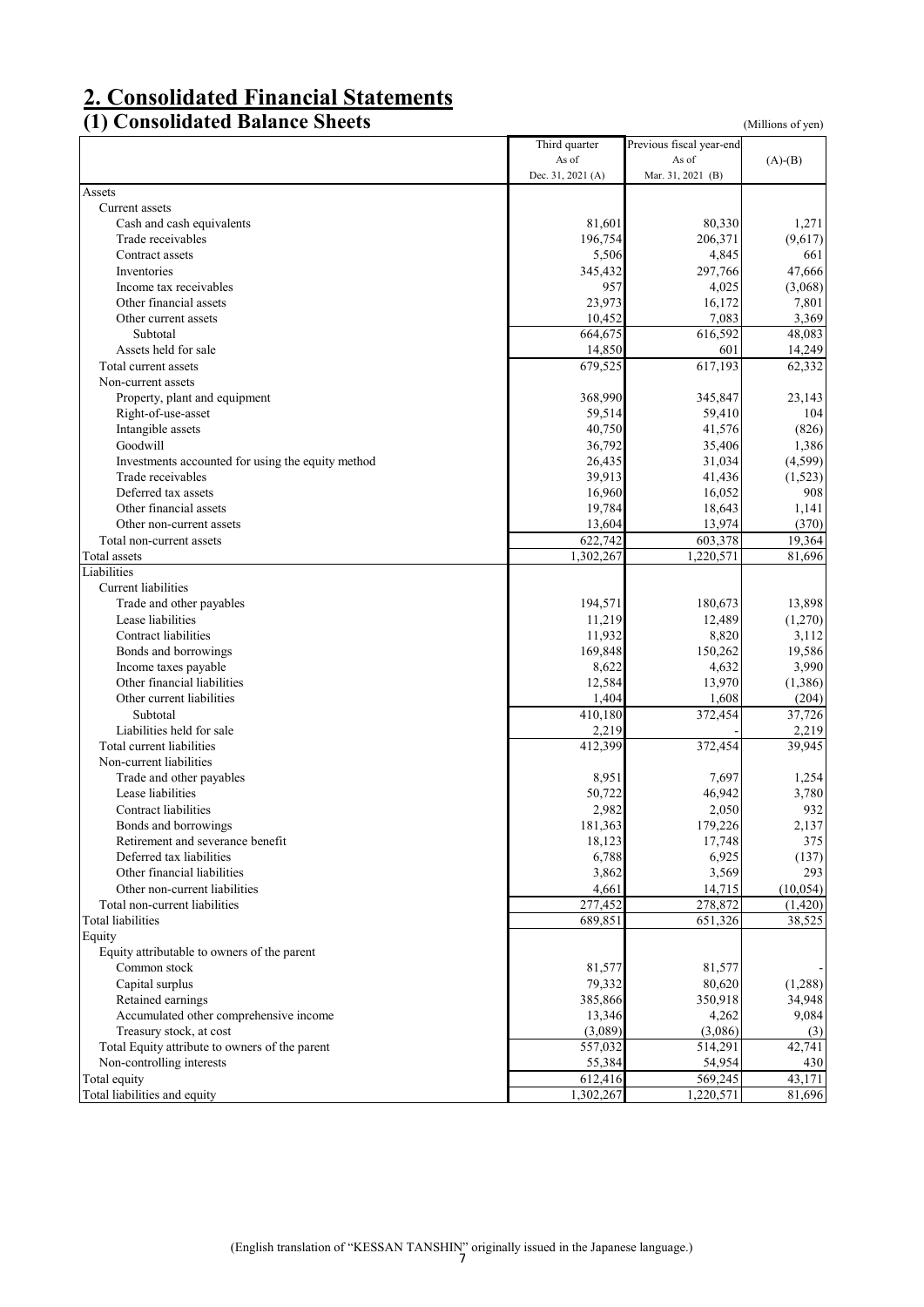# **(2) Consolidated Statements of Income and Comprehensive Income**

# **Consolidated cumulative quarter**

| <b>Consolidated Statements of Income</b>                              |                   |                             | (Millions of yen)       |
|-----------------------------------------------------------------------|-------------------|-----------------------------|-------------------------|
|                                                                       | Third quarter     | Third quarter               |                         |
|                                                                       | Nine months ended | Nine months ended           | $(A)/(B)\times 100$ (%) |
|                                                                       | Dec. 31, 2021 (A) | Dec. 31, 2020 (B)           |                         |
| Revenue                                                               | 720,366           | 558,727                     | 129                     |
| Cost of sales                                                         | (523, 838)        | (422,988)                   | 124                     |
| Gross profit                                                          | 196.528           | 135,739                     | 145                     |
| Selling, general and administrative expenses                          | (135, 232)        | (117, 441)                  | 115                     |
| Adjusted operating income                                             | 61,296            | 18,298                      | 335                     |
| Other income                                                          | 2,980             | 3,025                       | 99                      |
| Other expenses                                                        | (2,592)           | (6,089)                     | 43                      |
| Operating income                                                      | 61,684            | 15,234                      | 405                     |
| Financial income                                                      | 2,458             | 1,754                       | 140                     |
| Financial expenses                                                    | (3,956)           | (5,830)                     | 68                      |
| Share of profits of investments accounted for using the equity method | 6,074             | 675                         | 900                     |
| Income before income taxes                                            | 66,260            | 11,833                      | 560                     |
| Income taxes                                                          | (16,360)          | (5, 456)                    | 300                     |
| Net income                                                            | 49,900            | 6,377                       | 782                     |
| Net income attributable to                                            |                   |                             |                         |
| Owners of the parent                                                  | 46,462            | 3,126                       | 1,486                   |
| Non-controlling interests                                             | 3,438             | 3,251                       | 106                     |
| Total net income                                                      | 49,900            | 6,377                       | 782                     |
|                                                                       |                   |                             |                         |
| EPS attributable to owners of the parent                              |                   |                             |                         |
| Net income per share (Basic) (yen)                                    | 218.49            | 14.70                       | 1,486                   |
| Net income per share (Diluted) (yen)                                  | 218.49            | 14.70<br>$\sim$<br>1.1.0011 | 1,486<br>               |

(Rounded off to the nearest million)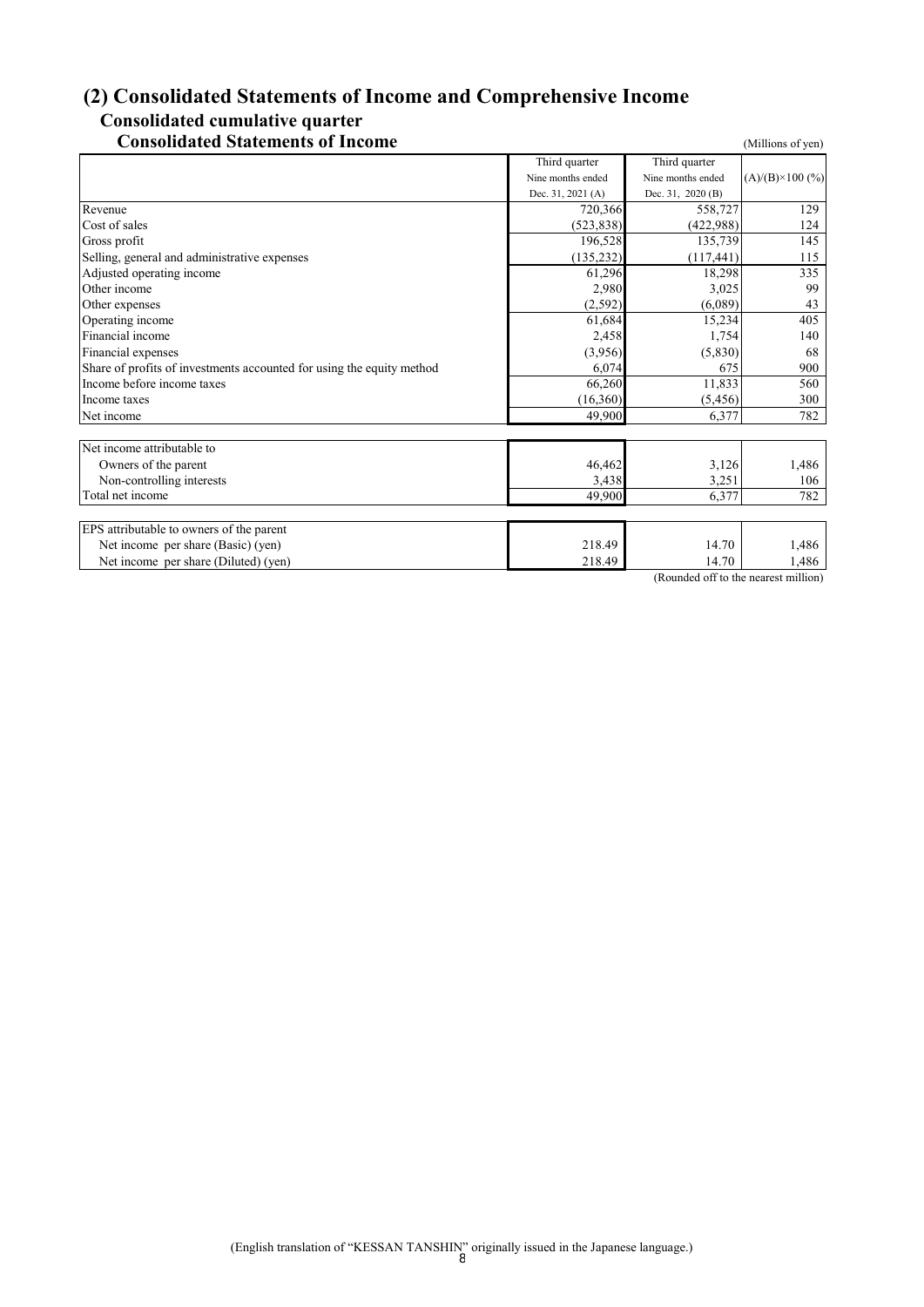| <b>Consolidated Statements of Comprehensive Income</b> |                   |                   |                          |  |  |
|--------------------------------------------------------|-------------------|-------------------|--------------------------|--|--|
|                                                        | Third quarter     | Third quarter     |                          |  |  |
|                                                        | Nine months ended | Nine months ended | $(A)/(B) \times 100$ (%) |  |  |
|                                                        | Dec. 31, 2021 (A) | Dec. 31, 2020 (B) |                          |  |  |
| Net income                                             | 49,900            | 6,377             | 782                      |  |  |
| Other comprehensive income                             |                   |                   |                          |  |  |
| Items that cannot be reclassified into net income      |                   |                   |                          |  |  |
| Net gains and losses from financial assets             |                   |                   |                          |  |  |
| measured at fair value through OCI                     | 78                | 681               | 11                       |  |  |
| Remeasurements of defined benefit obligations          |                   |                   |                          |  |  |
| Other comprehensive income of equity method associates |                   | (1)               |                          |  |  |
| Items that can be reclassified into net income         |                   |                   |                          |  |  |
| Foreign currency translation adjustments               | 10,309            | 17,892            | 58                       |  |  |
| Cash flow hedges                                       | (649)             | (180)             | 361                      |  |  |
| Other comprehensive income of equity method associates | 1,559             | (751)             |                          |  |  |
| Other comprehensive income, net of taxes               | 11,303            | 17,641            | 64                       |  |  |
| Comprehensive income                                   | 61,203            | 24,018            | 255                      |  |  |
| Comprehensive income attributable to                   |                   |                   |                          |  |  |
| Owners of the parent                                   | 55,728            | 18,805            | 296                      |  |  |
| Non-controlling interests                              | 5,475             | 5,213             | 105                      |  |  |

(Rounded off to the nearest million)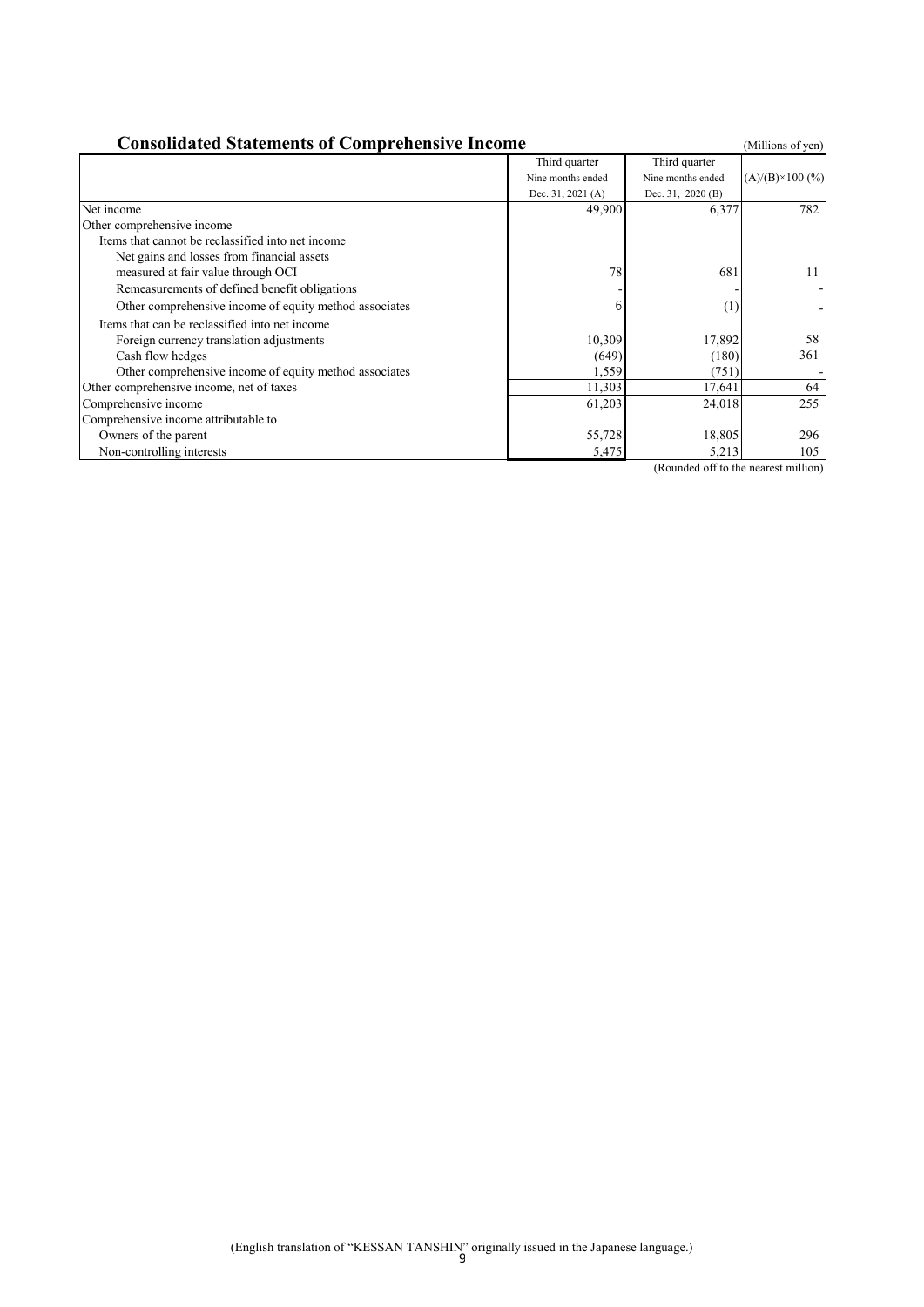# **(3) Consolidated Statements of Changes in Equity Consolidated cumulative quarter**

| Third quarter nine months ended Dec. 31, 2021 |                                             |                 |           |                                                     |                            | (Millions of yen) |  |
|-----------------------------------------------|---------------------------------------------|-----------------|-----------|-----------------------------------------------------|----------------------------|-------------------|--|
|                                               | Equity attributable to owners of the parent |                 |           |                                                     |                            |                   |  |
|                                               |                                             |                 |           |                                                     |                            |                   |  |
|                                               |                                             |                 |           |                                                     | other comprehensive income |                   |  |
|                                               |                                             |                 |           |                                                     | Net gains and              |                   |  |
|                                               |                                             |                 |           |                                                     | losses from                |                   |  |
|                                               |                                             |                 |           | Remeasurements                                      | financial assets           |                   |  |
|                                               | Common stock                                | Capital surplus |           | Retained earnings of defined benefit<br>obligations | measured at fair           | Cash flow hedges  |  |
|                                               |                                             |                 |           |                                                     | value through              |                   |  |
|                                               |                                             |                 |           |                                                     | OCI                        |                   |  |
| Balance at beginning of period                | 81,577                                      | 80,620          | 350,918   | 1,669                                               | 7,510                      | (355)             |  |
| Net income                                    |                                             |                 | 46,462    |                                                     |                            |                   |  |
| Other comprehensive income                    |                                             |                 |           |                                                     | 84                         | (649)             |  |
| Comprehensive income                          |                                             |                 | 46,462    |                                                     | 84                         | (649)             |  |
| Acquisition of treasury stock                 |                                             |                 |           |                                                     |                            |                   |  |
| Dividends to stockholders of the Company      |                                             |                 | (11,696)  |                                                     |                            |                   |  |
| Transfer to retained earnings                 |                                             |                 | 182       |                                                     | (182)                      |                   |  |
| Change in liabilities for written put         |                                             |                 |           |                                                     |                            |                   |  |
| options over non-controlling interests        |                                             | (1,288)         |           |                                                     |                            |                   |  |
| Transaction with owners                       |                                             | (1, 288)        | (11, 514) |                                                     | (182)                      |                   |  |
| Balance at end of period                      | 81,577                                      | 79,332          | 385,866   | 1,669                                               | 7,412                      | (1,004)           |  |

|                                          |                                                          |                                             |                            |          |                              | (Millions of yen) |
|------------------------------------------|----------------------------------------------------------|---------------------------------------------|----------------------------|----------|------------------------------|-------------------|
|                                          |                                                          | Equity attributable to owners of the parent |                            |          |                              |                   |
|                                          |                                                          | Accumulated other comprehensive             |                            |          |                              |                   |
|                                          | income<br>Foreign currency<br>translation<br>adjustments | Total                                       | Treasury stock, at<br>cost | Total    | Non-controlling<br>interests | Total equity      |
| Balance at beginning of period           | (4, 562)                                                 | 4,262                                       | (3,086)                    | 514,291  | 54,954                       | 569,245           |
| Net income                               |                                                          |                                             |                            | 46,462   | 3,438                        | 49,900            |
| Other comprehensive income               | 9,831                                                    | 9,266                                       |                            | 9,266    | 2,037                        | 11,303            |
| Comprehensive income                     | 9,831                                                    | 9,266                                       |                            | 55,728   | 5,475                        | 61,203            |
| Acquisition of treasury stock            |                                                          |                                             | (3)                        | (3)      |                              | (3)               |
| Dividends to stockholders of the Company |                                                          |                                             |                            | (11,696) | (5,007)                      | (16,703)          |
| Transfer to retained earnings            |                                                          | (182)                                       |                            |          |                              |                   |
| Change in liabilities for written put    |                                                          |                                             |                            |          |                              |                   |
| options over non-controlling interests   |                                                          |                                             |                            | (1,288)  | (38)                         | (1,326)           |
| Transaction with owners                  |                                                          | (182)                                       | (3)                        | (12,987) | (5,045)                      | (18, 032)         |
| Balance at end of period                 | 5,269                                                    | 13,346                                      | (3,089)                    | 557,032  | 55,384                       | 612,416           |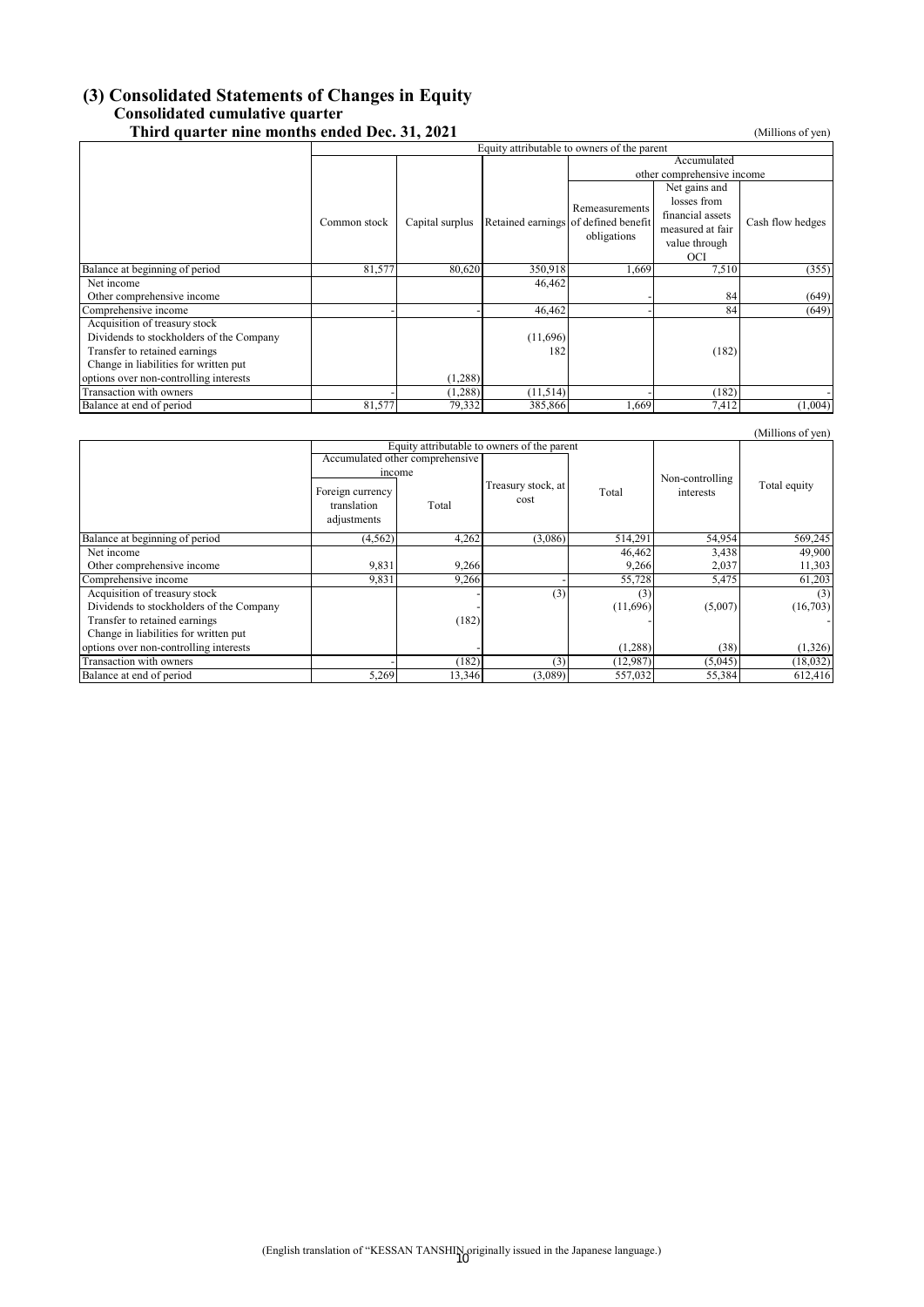#### **Consolidated Statements of Changes in Equity Consolidated cumulative quarter Third quarter nine months ended Dec. 31, 2020** (Millions of yen)

|                                          | Equity attributable to owners of the parent |                 |                                      |                            |                  |                  |  |
|------------------------------------------|---------------------------------------------|-----------------|--------------------------------------|----------------------------|------------------|------------------|--|
|                                          |                                             |                 |                                      | Accumulated                |                  |                  |  |
|                                          |                                             |                 |                                      | other comprehensive income |                  |                  |  |
|                                          |                                             |                 |                                      |                            | Net gains and    |                  |  |
|                                          |                                             |                 |                                      | Remeasurements             | losses from      |                  |  |
|                                          | Common stock                                | Capital surplus | Retained earnings of defined benefit |                            | financial assets | Cash flow hedges |  |
|                                          |                                             |                 |                                      | obligations                | measured at fair |                  |  |
|                                          |                                             |                 |                                      |                            | value through    |                  |  |
|                                          |                                             |                 |                                      |                            | OCI              |                  |  |
| Balance at beginning of period           | 81,577                                      | 80,475          | 347,668                              | (1,933)                    | 5,700            | 228              |  |
| Net income                               |                                             |                 | 3,126                                |                            |                  |                  |  |
| Other comprehensive income               |                                             |                 |                                      |                            | 680              | (180)            |  |
| Comprehensive income                     |                                             |                 | 3,126                                |                            | 680              | (180)            |  |
| Acquisition of treasury stock            |                                             |                 |                                      |                            |                  |                  |  |
| Dividends to stockholders of the Company |                                             |                 | (7,231)                              |                            |                  |                  |  |
| Transfer to retained earnings            |                                             |                 |                                      |                            |                  |                  |  |
| Change in liabilities for written put    |                                             |                 |                                      |                            |                  |                  |  |
| options over non-controlling interests   |                                             | (102)           |                                      |                            |                  |                  |  |
| Transaction with owners                  |                                             | (102)           | (7,231)                              |                            |                  |                  |  |
| Balance at end of period                 | 81,577                                      | 80,373          | 343,563                              | (1,933)                    | 6,380            | 48               |  |

|                                          |                                                                                                                                                     |           |                            |          |                              | (Millions of yen) |
|------------------------------------------|-----------------------------------------------------------------------------------------------------------------------------------------------------|-----------|----------------------------|----------|------------------------------|-------------------|
|                                          | Equity attributable to owners of the parent<br>Accumulated other comprehensive<br>income<br>Foreign currency<br>translation<br>Total<br>adjustments |           | Treasury stock, at<br>cost | Total    | Non-controlling<br>interests | Total equity      |
| Balance at beginning of period           | (37,096)                                                                                                                                            | (33, 101) | (3,082)                    | 473,537  | 51,574                       | 525,111           |
| Net income                               |                                                                                                                                                     |           |                            | 3,126    | 3,251                        | 6,377             |
| Other comprehensive income               | 15,179                                                                                                                                              | 15,679    |                            | 15,679   | 1,962                        | 17,641            |
| Comprehensive income                     | 15,179                                                                                                                                              | 15,679    |                            | 18,805   | 5,213                        | 24,018            |
| Acquisition of treasury stock            |                                                                                                                                                     |           | (3)                        | (3)      |                              | (3)               |
| Dividends to stockholders of the Company |                                                                                                                                                     |           |                            | (7,231)  | (2,805)                      | (10,036)          |
| Transfer to retained earnings            |                                                                                                                                                     |           |                            |          |                              |                   |
| Change in liabilities for written put    |                                                                                                                                                     |           |                            |          |                              |                   |
| options over non-controlling interests   |                                                                                                                                                     |           |                            | (102)    | (1)                          | (103)             |
| Transaction with owners                  |                                                                                                                                                     |           | (3)                        | (7, 336) | (2,806)                      | (10, 142)         |
| Balance at end of period                 | (21, 917)                                                                                                                                           | (17, 422) | (3,085)                    | 485,006  | 53,981                       | 538,987           |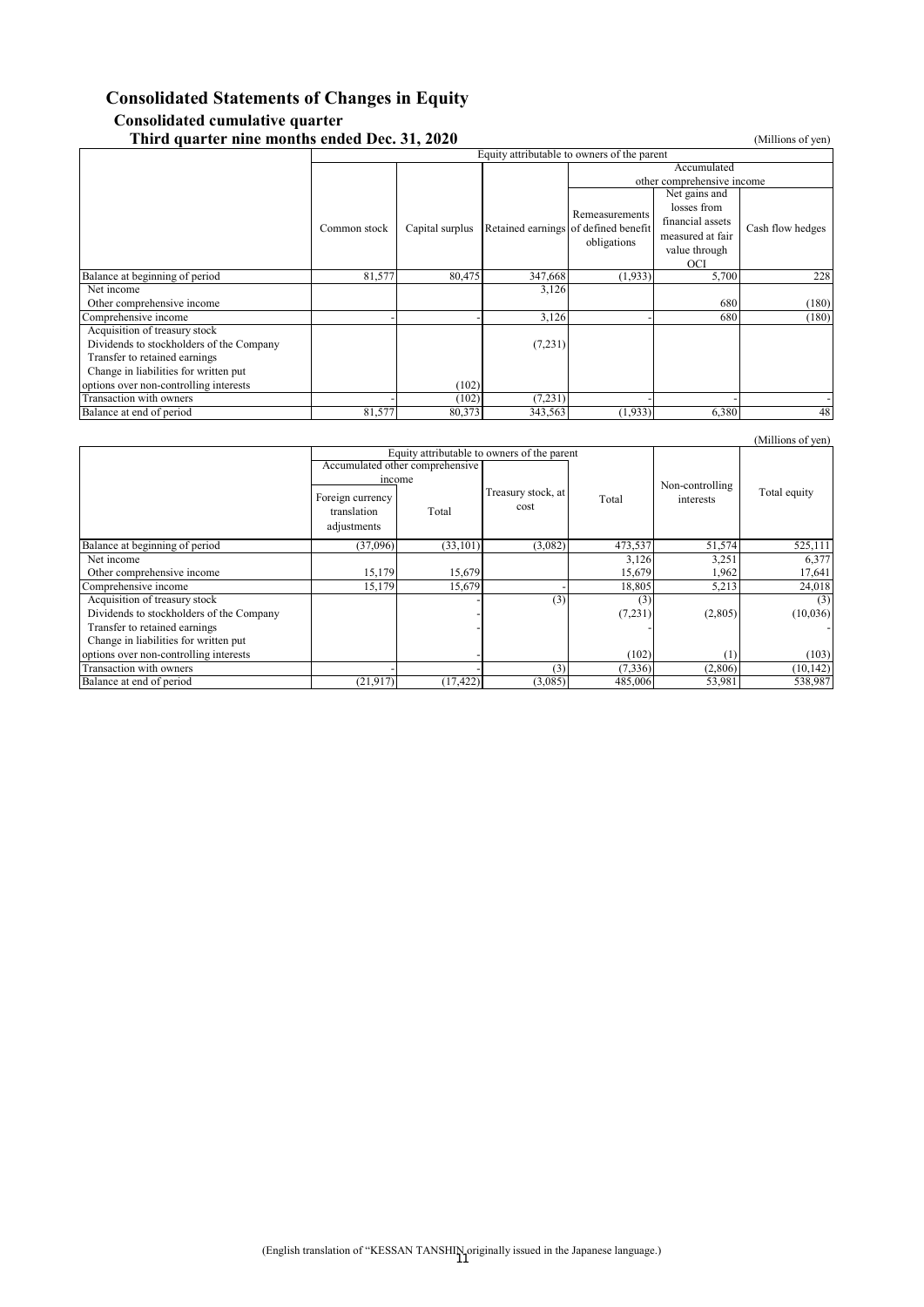# **(4) Consolidated Statements of Cash Flows**

# **Consolidated cumulative quarter**

|                                                                                                           |                   | (Millions of yen) |
|-----------------------------------------------------------------------------------------------------------|-------------------|-------------------|
|                                                                                                           | Third quarter     | Third quarter     |
|                                                                                                           | Nine months ended | Nine months ended |
|                                                                                                           | Dec. 31, 2021 (A) | Dec. 31, 2020 (B) |
| Net income                                                                                                | 49,900            | 6,377             |
| Depreciation                                                                                              | 35,864            | 33,723            |
| Amortization of intangible asset                                                                          | 5,462             | 3,951             |
| Impairment losses                                                                                         | 102               | 1,257             |
| Gains or loss on business restructuring                                                                   |                   | 464               |
| Income tax expense                                                                                        | 16,360            | 5,456             |
| Equity in net earnings of associates                                                                      | (6,074)           | (675)             |
| (Gain) loss on sales of property, plant and equipment                                                     | (41)              | 99                |
| Financial income                                                                                          | (2, 458)          | (1,754)           |
| Financial expense                                                                                         | 3,956             | 5,830             |
| (Increase) decrease in trade receivables and contract assets                                              | 4,800             | 48,572            |
| (Increase) decrease in lease receivables                                                                  | 13,784            | 4,066             |
| (Increase) decrease in inventories                                                                        | (42,667)          | 3,176             |
| Increase (decrease) in trade payables                                                                     | 18,905            | (22,043)          |
| Increase (decrease) in retirement and severance benefit                                                   | 276               | (239)             |
| Other                                                                                                     | (46.230)          | (20.953)          |
| <b>Subtotal</b>                                                                                           | 51,939            | 67,307            |
| Interest received                                                                                         | 1,337             | 1,453             |
| Dividends received                                                                                        | 947               | 714               |
| Interest paid                                                                                             | (3,430)           | (4,003)           |
| Income tax paid                                                                                           | (12, 159)         | (8,735)           |
| Net cash provided by (used in) operating activities                                                       | 38,634            | 56,736            |
| Capital expenditures                                                                                      | (17, 586)         | (20, 102)         |
| Proceeds from sale of property, plant and equipment                                                       | 170               | 332               |
|                                                                                                           |                   |                   |
| Acquisition of intangible assets                                                                          | (5,220)           | (3,156)           |
|                                                                                                           |                   |                   |
| Acquisition of investments in securities and other financial assets (including investments in associates) | (2,642)           | (172)             |
| Sales of investments in securities and other financial assets                                             | 398               |                   |
| (Increase) decrease in short-term loan receivables, net                                                   | 228               | 1                 |
| Collection of long-term loan receivables                                                                  | 7                 | 19                |
| Payments for acquisition of businesses                                                                    | (1,030)           |                   |
| Other                                                                                                     | (362)             | (181)             |
| Net cash provided by (used in) investing activities                                                       | (26, 037)         | (23, 259)         |
| Increase (decrease) in short-term debt, net                                                               | 15,013            | (22, 739)         |
| Proceeds from long-term debt and bond                                                                     | 30,583            | 32,084            |
| Payments on long-term debt                                                                                | (30,571)          | (18, 821)         |
| Payments on lease payables                                                                                | (9,038)           | (8, 851)          |
| Dividends paid to owners of the parent                                                                    | (11,705)          | (7,267)           |
| Dividends paid to non-controlling interests                                                               | (8,058)           | (3,370)           |
| Other                                                                                                     | (4)               | (3)               |
| Net cash provided by (used in) financing activities                                                       | (13,780)          | (28, 967)         |
| Effect of exchange rate changes on cash and cash equivalents                                              | 2,454             | 1,743             |
| Net increase (decrease) in cash and cash equivalents                                                      | 1,271             | 6,253             |
| Increase (decrease) in cash and cash equivalents associated with transfer to assets held for sale         | 80,330            | 62,165            |
| Cash and cash equivalents at end of period                                                                | 81,601            | 68,418            |
|                                                                                                           |                   |                   |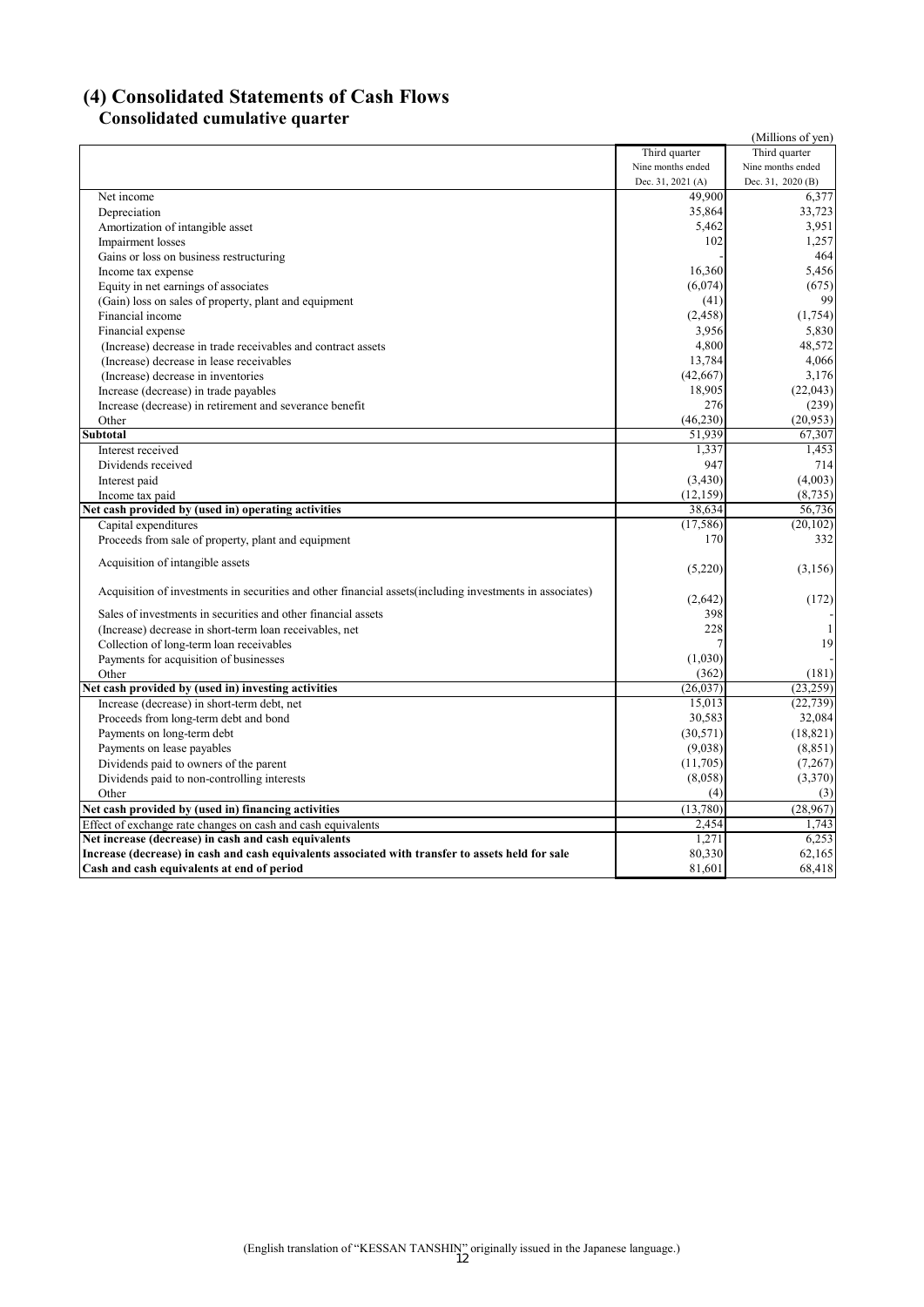## **(5)Notes on Consolidated Financial Statements**

(Notes on the Preconditions for a Going Concern)

There are no relevant items.

(Segment Information)

1) Overview of business segments

The operating segments of the Group are the components for which separate financial information is available and that are evaluated regularly by the chief operating decision maker in deciding how to allocate resources and in assessing performance. The reportable segments are determined based on the operating segment.

Taking into consideration the nature of products and services as well as categories, types of customers, and economic characteristics in a comprehensive manner, the company determines to classify two reportable segments as follows: The Construction Machinery Business Segment primarily intends to provide customers with a series of total life cycle solutions related to construction machinery such as the manufacture and sale of hydraulic excavators, ultra-large hydraulic excavators, and wheeled loaders, as well as the sale of parts related to these products. The Solution Business Segment primarily intends to provide services, production, and distribution parts that are not included in the Construction Machinery Business Segment.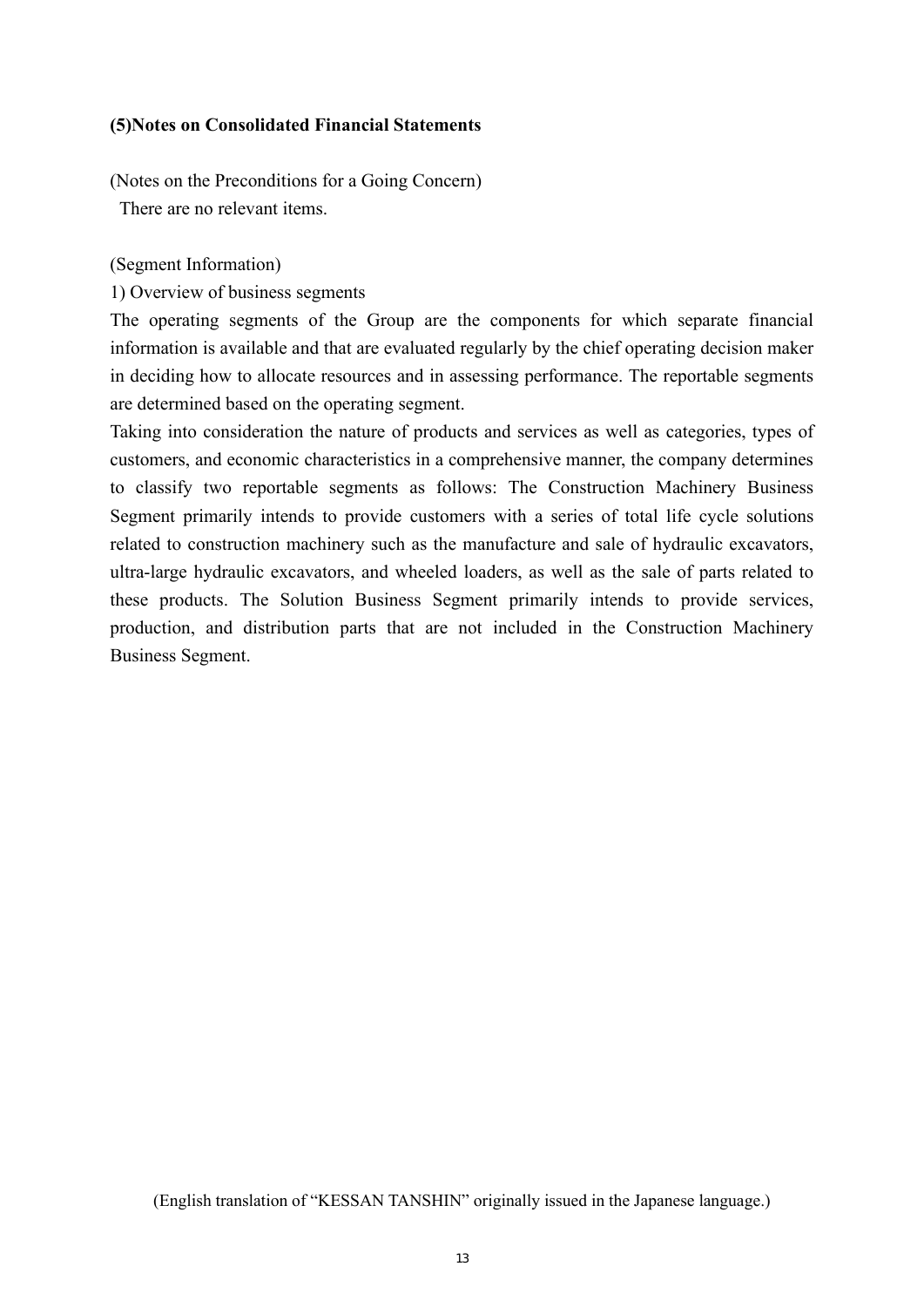2) Revenue, profit or loss, and other items of business segments For the the third quarter nine months ended Dec. 31, 2021

(Millions of yen)

|                                   |                           | Reportable segment          |         |                         |         |
|-----------------------------------|---------------------------|-----------------------------|---------|-------------------------|---------|
|                                   | Construction<br>Machinery | Solution<br><b>Business</b> | Total   | Adjustments<br>$(*1,2)$ | Total   |
|                                   | <b>Business</b>           |                             |         |                         |         |
| Revenue                           |                           |                             |         |                         |         |
| External customers                | 655,709                   | 64,657                      | 720,366 |                         | 720,366 |
| Intersegment transactions         | 6                         | 2,588                       | 2,594   | (2, 594)                |         |
| Total revenues                    | 655,715                   | 67,245                      | 722,960 | (2,594)                 | 720,366 |
| Adjusted operating income         | 56,460                    | 4,836                       | 61,296  |                         | 61,296  |
| Operating income                  | 56,570                    | 5,114                       | 61,684  |                         | 61,684  |
| Financial income                  |                           |                             |         | 2,458                   | 2,458   |
| Financial expenses                |                           |                             |         | (3,956)                 | (3,956) |
| Share of profits of investments   |                           |                             |         |                         |         |
| accounted for using the equity    |                           |                             |         |                         |         |
| method                            | 6,074                     |                             | 6,074   |                         | 6,074   |
| Income (loss) before income taxes | 62,644                    | 5,114                       | 67,758  | (1, 498)                | 66,260  |

Note (\*1): Adjustments represent eliminations of intersegment transactions and amounts of companies that do not belong to any operating segment.

Note (\*2): Intersegment transactions are recorded at the same prices used in arm's length transactions.